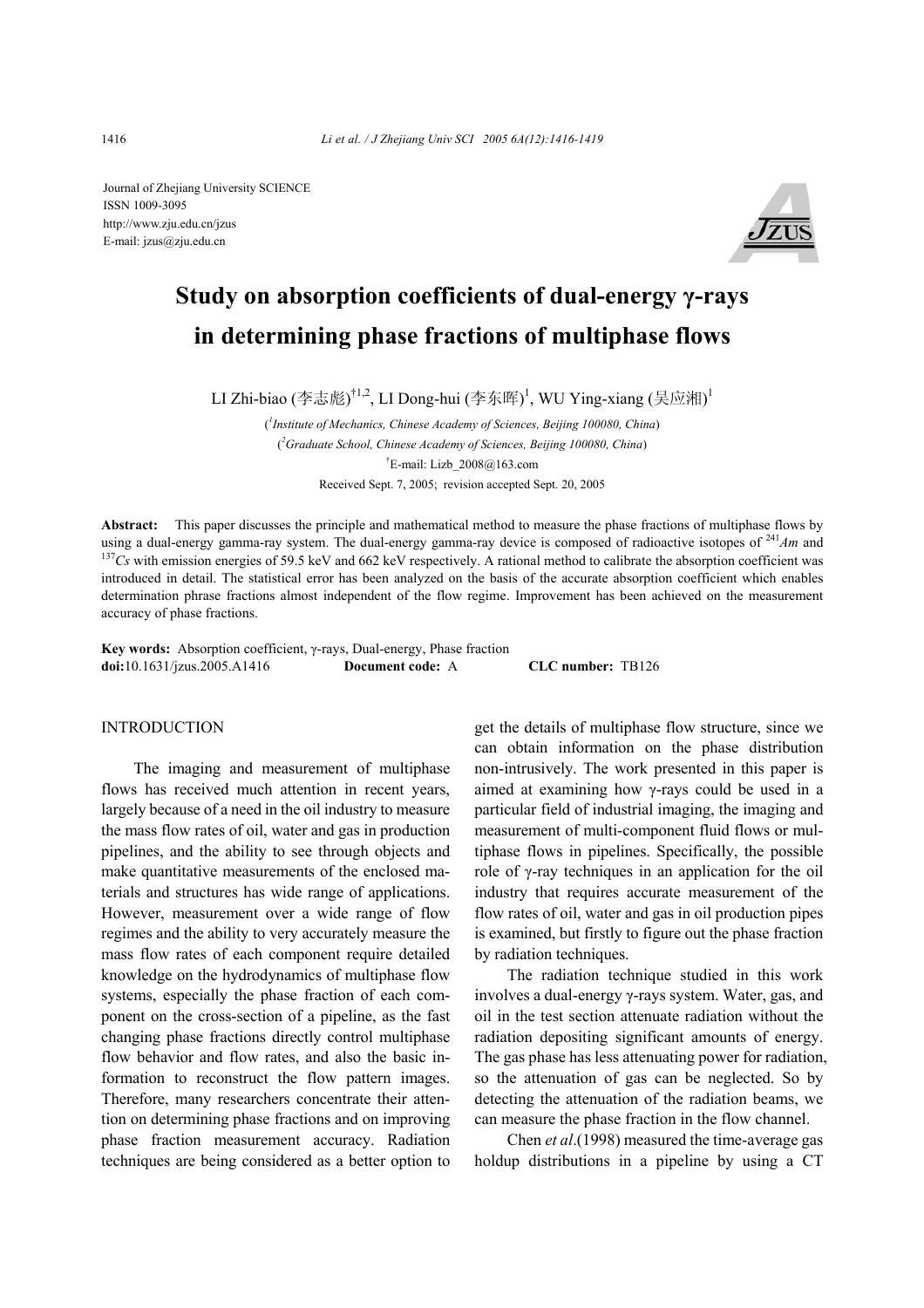scanner. Kemoun *et al*.(2001) measured the gas holdup and its cross-sectional distribution in bubble columns using γ-ray CT. Grassler and Wirth (2001) used dual-energy X-ray tomography to characterize the vertical multiphase flows. Abro and Johansen (1999) measured the void fraction by means of multi-beam γ-ray attenuation system. Yin *et al*.(2002) measured the liquid holdup in a large scale packed column. Boyer and Fanget (2002) measured the liquid flow distribution in a large diameter trickle bed reactor. Stahl and von Rohr (2004) measured the void fraction of gas-liquid two-phase flow in pipes using single-beam gamma-densitometry.

In previous investigations, many researchers applied radiation technique on two-phase flows. However, very few studies have been reported on measurements of cross-sectional phase fractions of multiphase mixtures. This paper is aimed at applying dual-energy γ-ray radiation technique to measure the cross section phase fraction in multiphase flows.

## DUAL-ENERGY THEORY

### **Basic principles**

Attenuation of γ-rays passing through an object of thickness *L* is given by

$$
\ln(I/I_0) = -\mu L \tag{1}
$$

where  $\mu$  is the mean linear attenuation coefficient of the material,  $I_0$  represents the incident (upon the object) intensity of the γ-ray beam, *I* is the intensity of the γ-ray beam emerging from the object and *L* is the material thickness. In this paper, we will concentrate our attention on multiphase mixtures. Eq.(2) describes the relevant relations when γ-ray passes through different materials:

$$
\ln(I/I_0) = -\mu_1 L_1 - \mu_2 L_2 - \mu_3 L_3 - \dots \tag{2}
$$

where subscripts 1, 2, 3, … denote the materials with different linear attenuation coefficients.

### **Dual-energy model**

According to Eq.(2), when a  $\gamma$ -ray with dualenergy source passes through an object composed of oil, water and air, the intensity attenuation is:

$$
\begin{cases}\n\mu_{\text{w}}L_{\text{w}} + \mu_{\text{o}}L_{\text{o}} + \mu_{\text{a}}L_{\text{a}} = -\ln(I/I_0)_{Am} \\
\mu_{\text{w}}c_sL_{\text{w}} + \mu_{\text{o}}c_sL_{\text{o}} + \mu_{\text{a}}c_sL_{\text{a}} = -\ln(I/I_0)_{Cs} \\
L_{\text{w}} + L_{\text{o}} + L_{\text{a}} = L\n\end{cases}
$$
\n(3)

where subscripts *Am* and *Cs* denote the γ-rays transmitted by the source of  $^{241}Am$  and  $^{137}Cs$  respectively. And the subscripts 'w', 'o' and 'a' denote the material of water, oil and air respectively.

In this study, the attenuation of air is so small that it can be neglected, so Eq.(3) can be written as:

$$
\begin{cases} \mu_{\text{w}_{\text{dm}}} L_{\text{w}} + \mu_{\text{o}_{\text{dm}}} L_{\text{o}} = -\ln(I/I_0)_{\text{Am}} \\ \mu_{\text{w}_{\text{G}}} L_{\text{w}} + \mu_{\text{o}_{\text{G}}} L_{\text{o}} = -\ln(I/I_0)_{\text{Cs}} \end{cases} \tag{4}
$$

Solving Eq.(4) yields the thickness of water and oil in the test section. If the total thickness of the test section is known, we can get the thickness of the air:

$$
L_{\rm a} = L - L_{\rm w} - L_{\rm o} \tag{5}
$$

where *L* is the total thickness of the test section.

## EXPERIMENT SETUP

A main advantage of dual-energy γ-ray is that it can be used to measure the water, oil and gas fraction in a pipeline simultaneously. The dual-energy γ-ray sources adopted in our study are  $^{241}Am$  and  $^{137}Cs$  with energies of 60 keV and 660 keV respectively. By combining the intensities measurement of narrow beams of low- and high-energy γ-rays transmitted through the test pipe, phase fractions can be determined. A transparent rectangular pipe was used in the experiment. The experimental setup is shown in Fig.1.



**Fig.1 The experiment setup**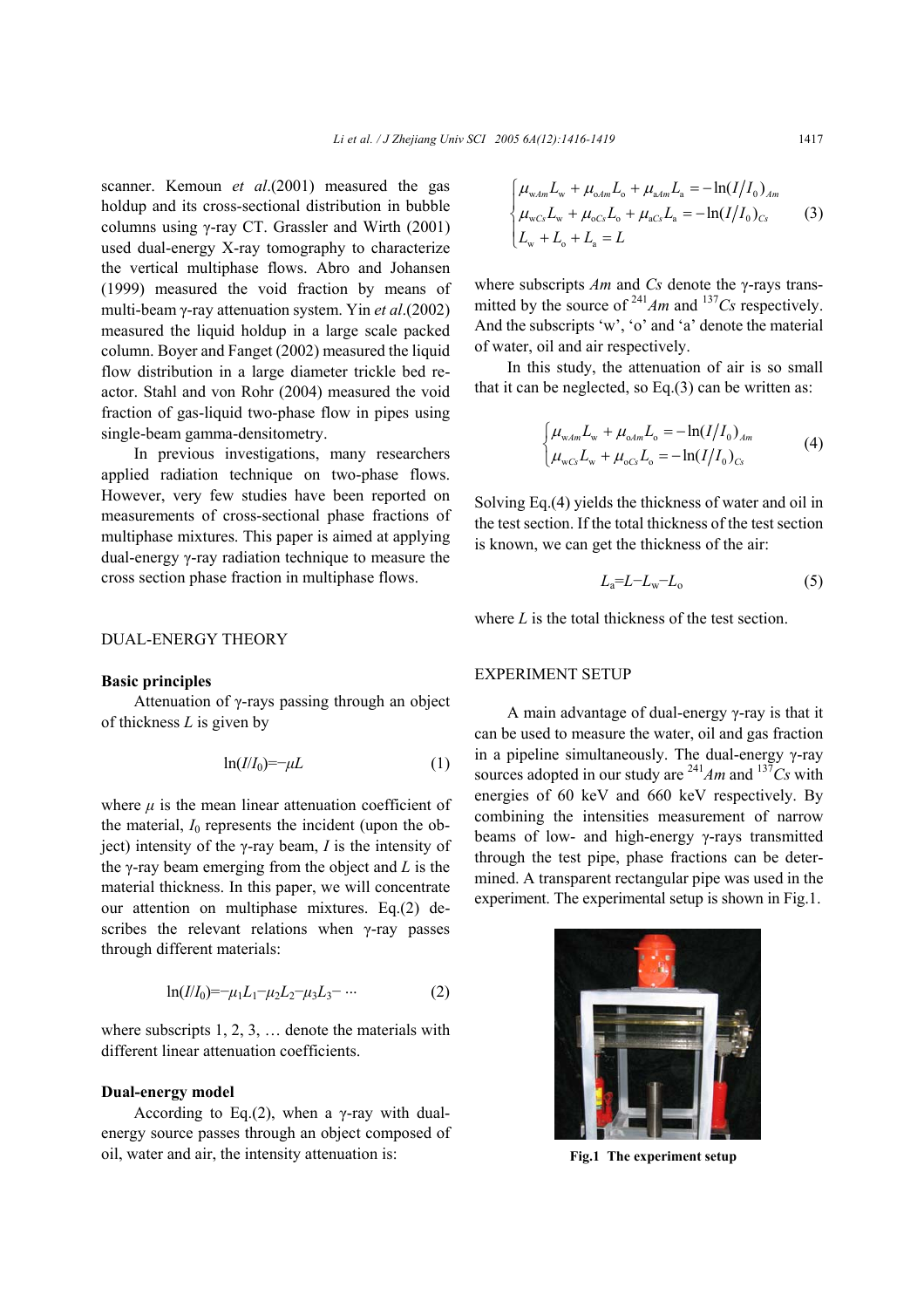# CALIBRATION OF THE ATTENUATION **COEFFICIENT**

To determine the attenuation coefficient is very important in the measurement of phase fraction in multiphase flows by using the dual-energy γ-ray system. Generally, we can use three methods to get the attenuation coefficient.

Method one is to put one material with thickness *L* in the test section. From the intensity of  $\gamma$ -ray beams, we can get the attenuation coefficient:

$$
\mu = -\ln(I/I_0)/L\tag{6}
$$

Method two is to fill the test section with water and oil. The attenuation coefficient can be obtained by changing their ratio and using Eq.(2). For example, we can get the attenuation coefficient of  $241$ *Am* by solving:

$$
\begin{cases}\n\mu_{\text{w}_{\text{dm}}}L_{\text{w}_1} + \mu_{\text{o}_{\text{dm}}}L_{\text{o}_1} = -\ln(I/I_0), \\
\mu_{\text{w}_{\text{dm}}}L_{\text{w}_2} + \mu_{\text{o}_{\text{dm}}}L_{\text{o}_2} = -\ln(I/I_0),\n\end{cases} (7)
$$

where the subscripts 1 and 2 denote the different thickness of the water or oil.

Method three is to fill the test section with the oil and water whose holdup is  $\theta$ ; from Eq.(2) we obtain the equations:

$$
\frac{-\ln(I/I_0)_{Am}}{L} = (\mu_{wAm} - \mu_{oAm})\theta + \mu_{oAm}
$$
 (8)

$$
\frac{-\ln(I/I_0)_{Cs}}{L} = (\mu_{\text{wcs}} - \mu_{\text{ocs}})\theta + \mu_{\text{ocs}} \tag{9}
$$

With different  $\theta$ , we can get the different values in the left of Eqs.(8) and (9), which can be written as  $F_{Am}$ and  $F_{Cs}$ . Then by fitting them we can get the attenuation coefficient.

In this study, the attenuation coefficients were obtained by using the above methods listed in Table 1.

**Table 1 The attenuation coefficients with different method**

| Method        | $\mu_{\text{wAm}}$ | $\mu_{\text{wCs}}$ | $\mu_{0Am}$                             | $\mu_{0Cs}$ |
|---------------|--------------------|--------------------|-----------------------------------------|-------------|
|               |                    |                    | 0.16538 0.07396 0.13339 0.06409         |             |
| $\mathcal{L}$ |                    |                    | 0.16602 0.07238 0.13002 0.06083         |             |
| $\mathcal{L}$ |                    |                    | $0.16661$ $0.07454$ $0.13041$ $0.06407$ |             |

Fig.2 shows test data with different attenuation coefficient. *x*-axis is actual water fraction and *y*-axis is metrical water fraction. From it we can see that better result can be obtained by using Method 3. So we will use the attenuation coefficient obtained from Method 3 in the following section.



**Fig.2 The test data with different attenuation coefficients**

## ESTIMATION STATISTICAL ERROR ON WATER AND OIL FRACTION

There are several measurement uncertainties in the experiment. Here we only discuss the statistical error due to the random character of photons emission. As a matter of fact, with the gamma source the number of emitted photons obeys the Poisson law. The statistical error for measured photons *I* is then expressed as

$$
dI/I = \pm 1/\sqrt{I} = \pm 1/\sqrt{\Phi T_{\text{meas}}}
$$
 (10)

where  $\Phi$  is the photons flux and  $T_{\text{meas}}$  is the measuring time.

From Eq.(4) we get:

$$
L_{\rm w} = \frac{-\mu_{\rm oCs} \ln(I/I_0)_{Am} + \mu_{\rm oAm} \ln(I/I_0)_{Cs}}{\mu_{\rm wAm} \mu_{\rm oCs} - \mu_{\rm wCs} \mu_{\rm odm}}
$$
(11)

$$
L_{\rm o} = \frac{-\mu_{\rm wAm} \ln(I/I_0)_{Cs} + \mu_{\rm wCs} \ln(I/I_0)_{Am}}{\mu_{\rm wAm} \mu_{\rm oCs} - \mu_{\rm wCs} \mu_{\rm oAm}} \tag{12}
$$

So, the fractions of water and oil are

$$
\theta_{\rm w} = \frac{L_{\rm w}}{L} = \frac{-\mu_{\rm oCs} \ln(I/I_0)_{\rm Am} + \mu_{\rm odm} \ln(I/I_0)_{\rm Cs}}{\mu_{\rm wdm} \mu_{\rm oCs} - \mu_{\rm wCs} \mu_{\rm odm}} \cdot \frac{1}{L} \tag{13}
$$